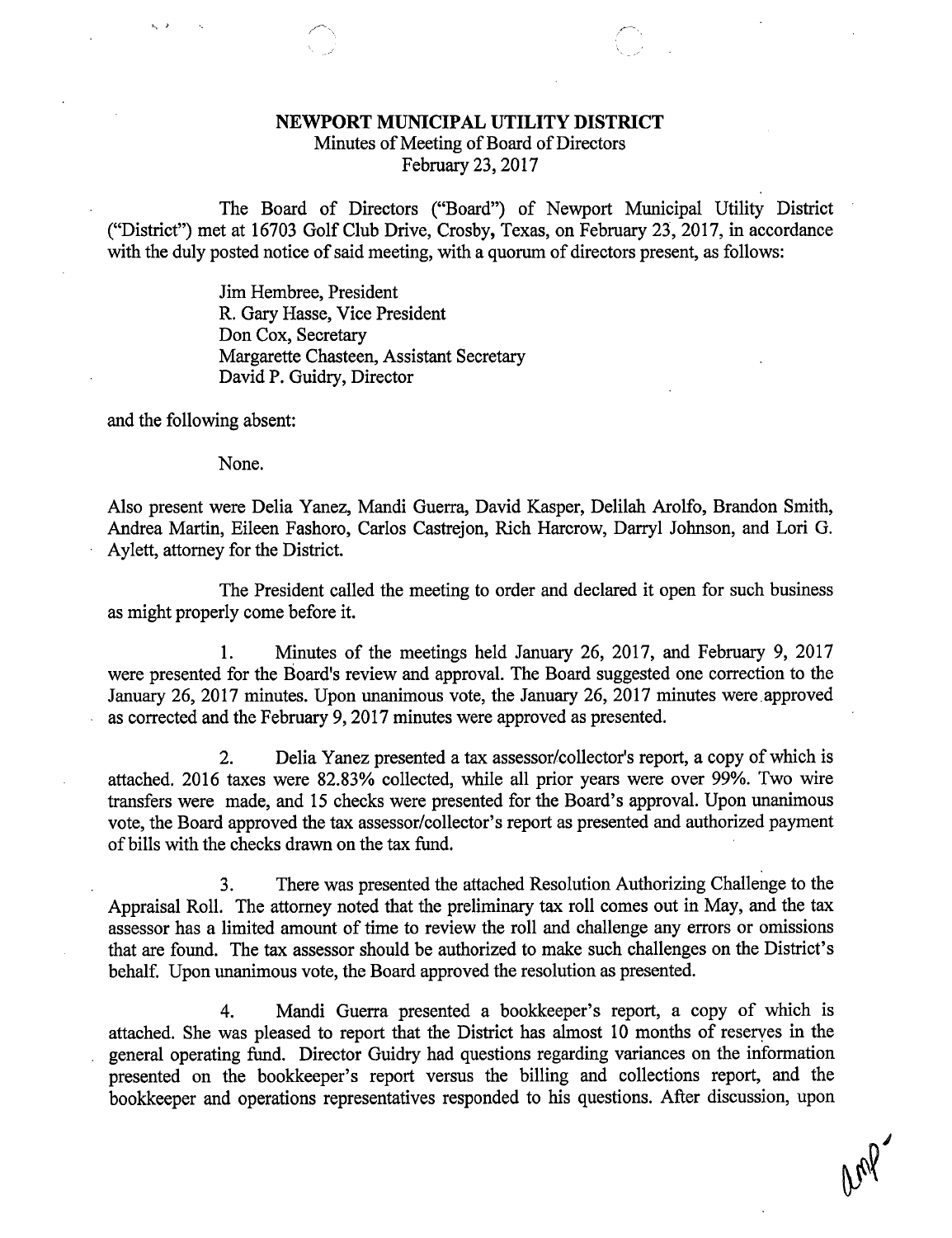unanimous vote, the Board approved the bookkeeper's report as presented and authorized payment of bills with the checks listed thereon.

5. The Board considered developers' reports. Carlos Castrejon reported on the activities of Lennar. He provided an update on the various construction and sales data. A Notice to Proceed has been issued for clearing and grubbing for Phase 2 of Section 8. During this contract, the existing detention pond will need to be expanded. Lennar is wrapping up its model home in Section 12. They have had seven home starts in Section 12 and one sale. In Seven Oaks South, Section 8, Lennar has had 69 home sales. In the Villas, Lennar has sold 41 units, and three are left. In response to a question from the Board, the developer stated that the average sales price in Section 8 was \$220,000. The developer discussed the fact that there was a drainage issue with property owners adjacent to their Section 12 development. The developer has done topography work, and they are proposing the addition of an inlet to alleviate these concerns.

Eileen Fashoro reported on the activities of Rampart. She noted that Lennar had taken down the rest of Section 8 last month, which they are developing into 84 lots, Rampart continues to work with a company to develop 11 acres across the street from the meeting building and they are looking at developing some lots on Chart. She stated that because the District was not going to entertain a bond election in May, this project will probably be put on hold. She also noted that the church on South Diamondhead is not going forward with construction of a permanent structure, and they plan to move out and sell their property.

6. There were no customer inquiries regarding utility services or billing for the Board's consideration.

7. Andrea Martin presented a billing and collections report. Total current billing was \$231,804.92, while total current payments were \$260,968.57. The 30-day arrears were \$49,069.95 at the end of January, and as of today's meeting they were at \$12,646.84. There were 32 new connections in the District, of which 25 were owners and seven were renters. Of those new connections, 10 were new homes, and 22 were pre-existing homes. 20 accounts were finaled, and there were 59 vacancies.

Delilah Arolfo then approached the Board and requested the Board's concurrence for her company to read meters over the weekend because February was a short month. She stated that it typically takes three days to read the meters, and currently the District has two types of meters, which makes reading them more difficult and time-consuming. She estimated that the additional cost to the District would be approximately \$9,000, but her actual costs would be even more. The Board questioned whether this had been an issue before in the month of February. The operator indicated, that this year her crews had been very busy working on taps during the week. The Board asked what the consequence was if they did not want to pay for additional costs for reading meters over the weekend. The operator indicated that if they waited to read the meters during the weekday, the office would not be able to close-out the books in a timely manner, and taps might be delayed. The operator emphasized the importance of being consistent with when bills are sent to customers. She indicated that even if the Board did not want to approve payment of any funds, she would still have the meters read over the weekend so that her office could maintain an appropriate schedule. The Board members indicated that they were not necessarily unwilling to pay additional money but simply wanted to understand all the consequences of the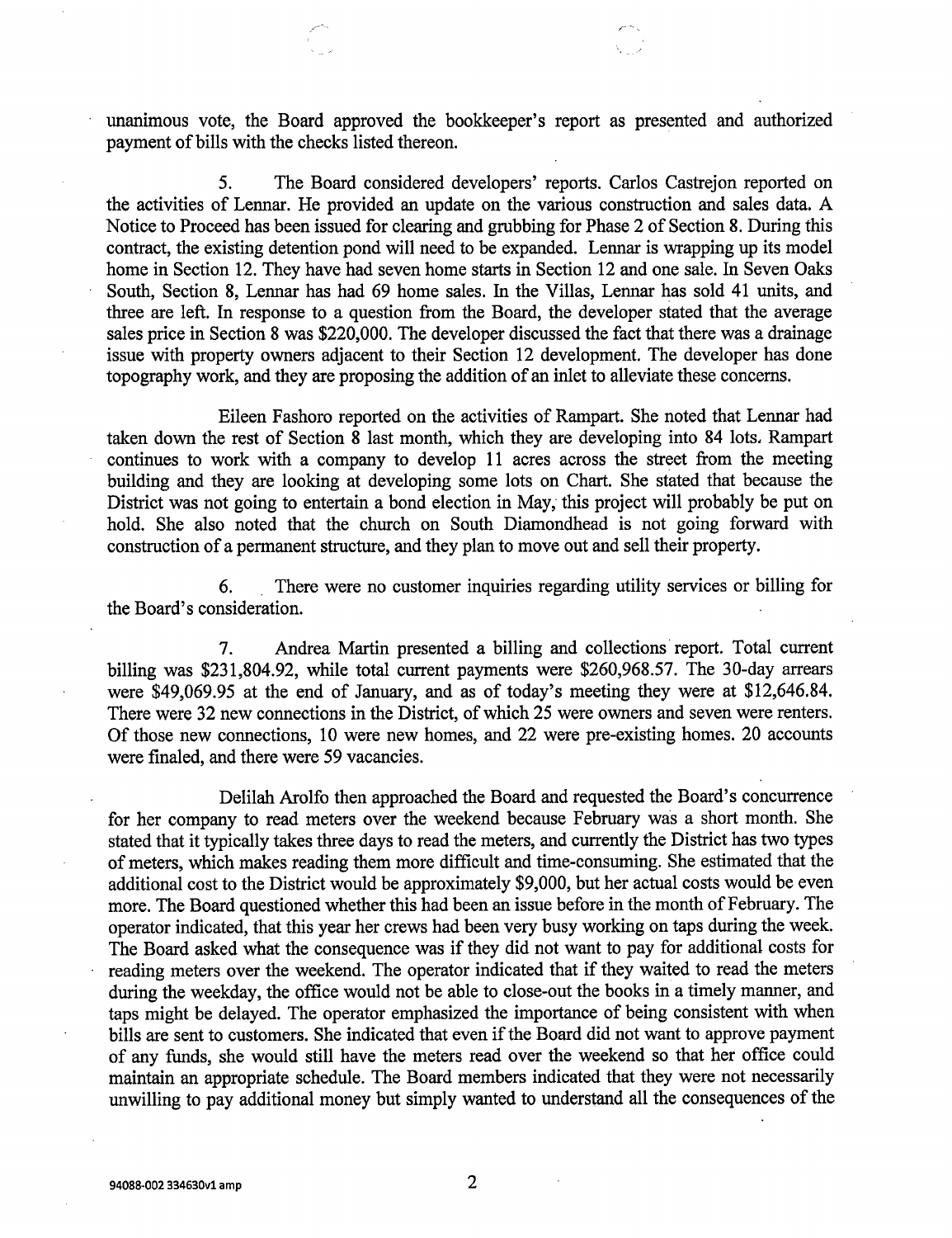proposal. Director Guidry inquired as to whether the District could simply push back the read dates and penalty dates and not have reports available for the operations Board meeting. The operator reported that the penalty date was established by the District's rate order, but if meters are read on the weekdays she would be unable to get the reports ready for the District's operations meeting. Director Cox asked why the District was being given this proposal so late in the month and why the operator had not already planned for this contingency. Ms. Arolfo stated that the workload balance is not always easy to foresee due to taps and other repairs. She also stated that the Board had asked her to give instances where extra manpower was needed, and she was simply doing so. Director Hasse noted that the District was going to experience' expenses either way, because the District would have to pay the costs associated with the extra work in the field to read meters or extra costs in the billing office responding to customer complaints and closing out the books. It was Director Hasse's position that the operator should not have to absorb all of the District's extra expenses. Director Chasteen similarly stated that the District would be impacted one way or the other. Ms. Arolfo reminded the Board that when budgeting was discussed, the Board requested that she bring these items to their attention. She also noted that many district customers get perturbed when their bills are not received on the exact day. After a lengthy discussion, Director Guidry called for a vote on the issue. Director Guidry made a motion to pay a maximum of \$9,000 for reading meters outside regular business hours, and the motion was seconded by Director Hasse. The Chair called for a vote, and the motion passed with a vote of three to two, with Directors Cox and Hembree opposing.

Andrea Martin next presented a report on behalf of Aggressive Waste. No yellow tags were issued for non-compliant household trash, and seven yellow tags were issued for noncompliant heavy trash.

presented.

Upon unanimous vote, the Board approved the billing and collections report as

8. The Board discussed the operations and engineering meeting and actions to be taken. The engineer reported that the water meter replacement project is out for bids, and the bid opening is scheduled for March 21, 2017.

The operator reported that on February 3, 2017, the operators in the field were inspecting the parks and walking the District facilities when they noticed a storm drain outfall with water flow during dry weather. The water was tested and found to have a chlorine residual, indicating a water main break. Upon investigation, the operator uncovered a large main line break at 17447 Typhoon Way. The break was so large that it had caused a void under the street, and the operator made the necessary emergency repairs. The operator reported the main line break to the operator liaison Director Hasse. Before the break, the surface water treatment plant was operating at 1,000 gallons per minute. After the break was repaired, the plant was operating at 450 gallons per minute. The operator estimated that the District probably lost 648,000 gallons per day while the leak was operating at this peak level. The leak has likely been going on for several months but has probably increased in size and scope. Because the Harris County storm sewer system is not tight, the water was able to enter the storm sewer system and make its way to the outfall and remain undetected for months.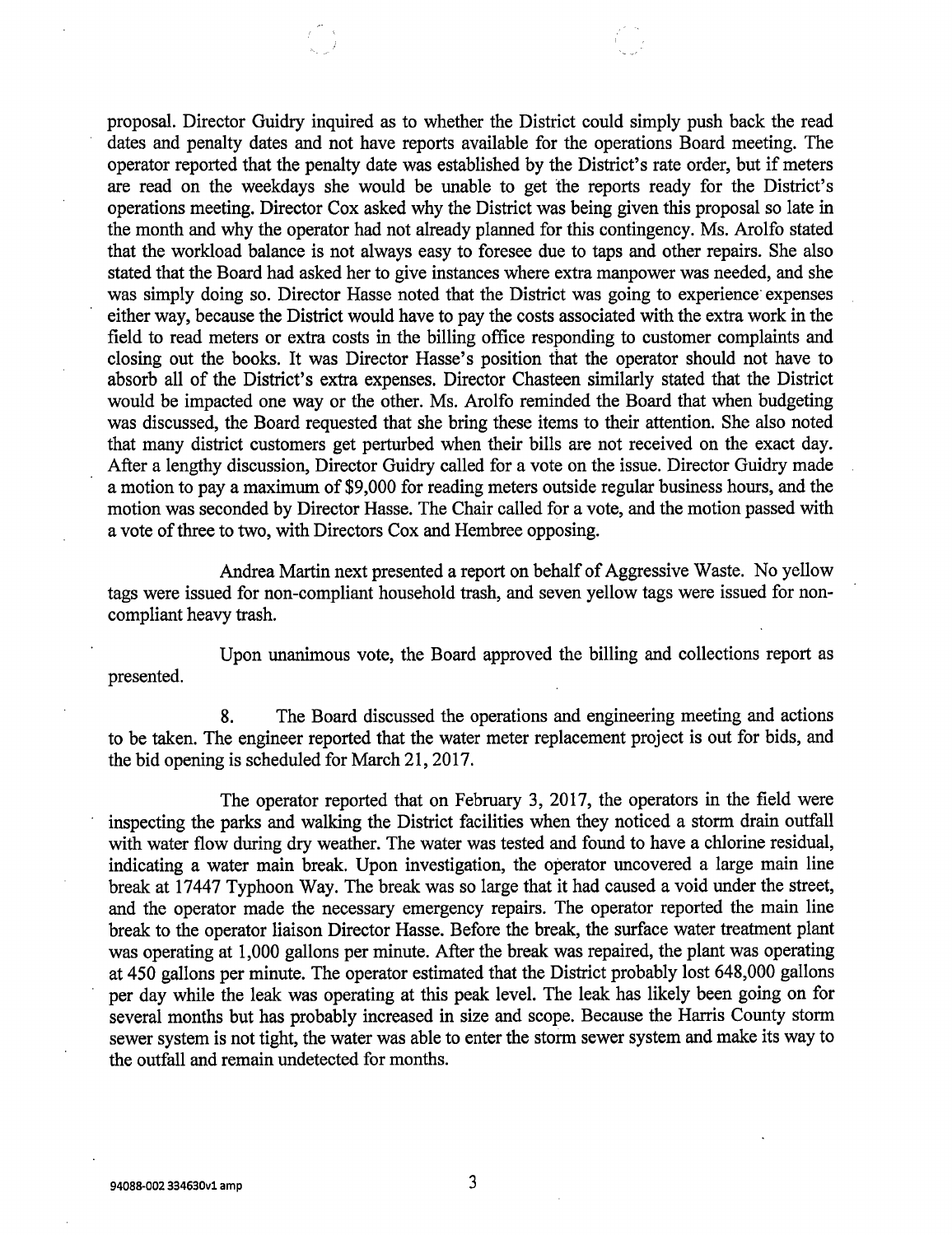Finally, the operator reported that on February 23, 2017, some children walking on private property adjacent to the District's park found a dead body inside of a tent. The tent could not be seen from the District's trails or facilities, and the operator confirmed that the tent was on private property. She was simply providing the information for the District's general knowledge and information as the story had been covered in the news media.

Upon unanimous vote, the operations and engineering report was approved as presented.

9. The Board then considered the attached Resolution Affirming Review of the District's Identity Theft Prevention Program. The attorney noted that the District is required to review its program on an annual basis. The attorney and operator had no recommended changes to the program. Accordingly, upon unanimous vote, the resolution was approved by the Board as presented.

10. Lori Aylett presented an attorney's report. Some months ago, her firm had sent correspondence to MP Technology regarding damage done to a District water line while the contractor was installing power poles for the property owners association. The contractor responded and denied liability. Directors Hasse and Chasteen attended the last NPOA meeting and made them aware that there was an issue with that contractor. The NPOA confirmed that they would not use that contractor again. For the time being, the Board elected to take no further action on the claim against MP Technology.

The attorney briefly discussed the defined area plan and noted that once the election was complete, the District would need to enter into a reimbursement agreement with the developer regarding the defined area. There was general discussion on whether District bond proceeds (versus defined area bond proceeds) would be used to construct facilities to get to the defined area. The attorney noted that these matters are all subject to negotiation with the developer. Director Cox noted that he was still concerned about the utilization of defined area plans and the fact that developers seem to think that they are required to get 100% reimbursement. He noted that in other districts, developers do not receive full reimbursement.

11. The Board discussed a Water Supply and Groundwater Reduction Agreement with Harris County Municipal Utility District No. 525. MUD 525 presented a counteroffer for the Board's consideration. Newport MUD had proposed a charge of \$7.18 per 1,000 gallons, and MUD 525 had countered with a response rate of \$5.16. In addition, MUD 525 had provided much lower house count projections, which would lower the amount of guaranteed take-or-pay revenues that the District would receive from MUD 525. MUD 525 also proposed that their participation in the plant expansion be optional and not mandatory. The Board noted that they were just receiving the counter-proposal and needed time to digest the information. After discussion, the Board agreed to table consideration of the matter until the next regular business meeting.

12. At 12:43 p.m., the Board convened in executive session pursuant to Texas Government Code §551.071 to receive advice from the attorney regarding pending or threatened litigation. At 1:03 p.m., the Board reconvened in regular session. Upon unanimous vote, the